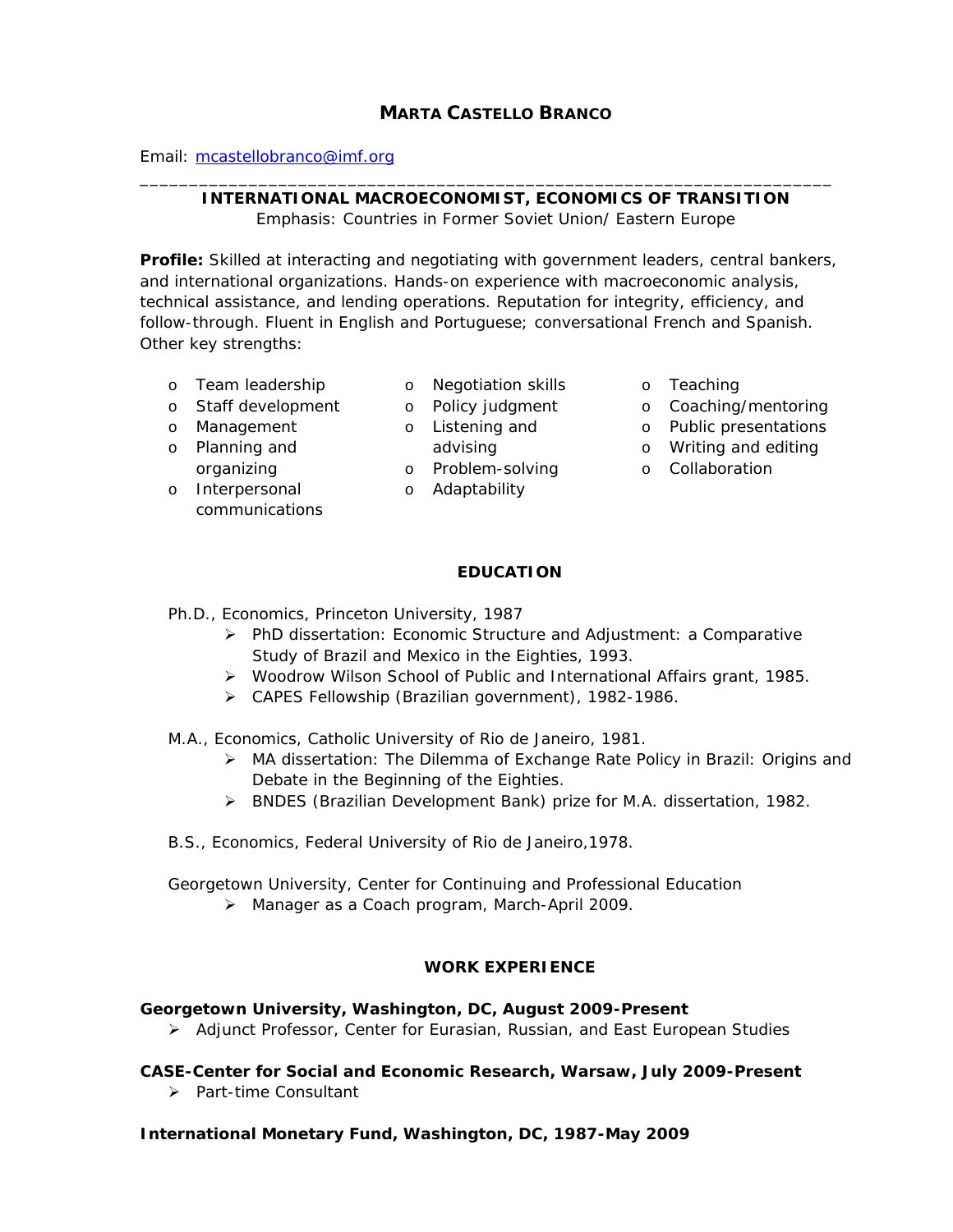- ¾ Advisor, Middle East and Central Asia Department (MCD), Sept 2008-May 2009.
- ¾ Division Chief, MCD Division H (South Caucasus), and Armenia mission chief, 2007-2008.
- ¾ Division Chief, Monetary and Capital Markets Department, European Division, technical assistance manager, with focus on Turkey, Russia, Macedonia, and Romania, and coordination with BIS, 2005-2006.
- ¾ Advisor, European Department, Moldova mission chief, 2002-2004.
- ¾ Deputy-Division Chief, European Department, Belarus mission chief, 2000-2002.
- ¾ Senior Economist, working on Georgia and Mozambique, 1997-2000.
- $\triangleright$  Economist, with assignments on Georgia, Latvia, Uruguay, and Paraguay (country desk); Peru, Venezuela, Tunisia, Nepal, USSR, Russia, Kyrgyz Republic, Azerbaijan (technical assistance in monetary and financial sector issues); Guinea Bissau, and São Tomé and Principe (statistical issues), 1987-1997.

## **SELECTED ACCOMPLISHMENTS**

As mission chief, negotiated terms for IMF lending programs in various countries, and advised on their macroeconomic economic policies (e.g. Armenia, Moldova, Belarus).

Interacted with high-level country officials, and effectively communicated difficult policy trade-offs to different audiences, proposing objective solutions to problems.

Planned, managed, and led country visits to review economic developments and outlook, and to deliver technical assistance on financial sector issues, including inflation targeting and financial stability analysis (e.g. Turkey, Macedonia, Romania, Russia).

Drawing on extensive experience, drafted and edited country papers and technical assistance reports, presenting clear, focused, and objective economic analysis and recommendations.

Successfully managed small and large teams by keeping everyone informed and delegating as much as possible, while coaching and developing junior staff.

Collaborated with peers, supervisors, and counterparts in other international institutions and in the diplomatic community, through effective interpersonal communications and strong ability to maintain a collegial atmosphere and a supportive work environment.

Participated in various departmental and IMF-wide working groups, e.g. on diversity issues (chair), improving the internal review process, IMF internal communications, flexible working arrangements, and data management.

Mentored and coached several young and mid-career economists.

## **PRIOR EXPERIENCE**

## **Fundação Centro de Estudos do Comércio Exterior, Rio de Janeiro, Brazil**

Research Assistant, 1976-1978 (Collaborated on monthly and annual reports) Economist, 1981-1982 (Research on external debt and capital movements; exports of services; direct foreign investment in Brazil; lecturer on trade and international finance courses offered by the institution)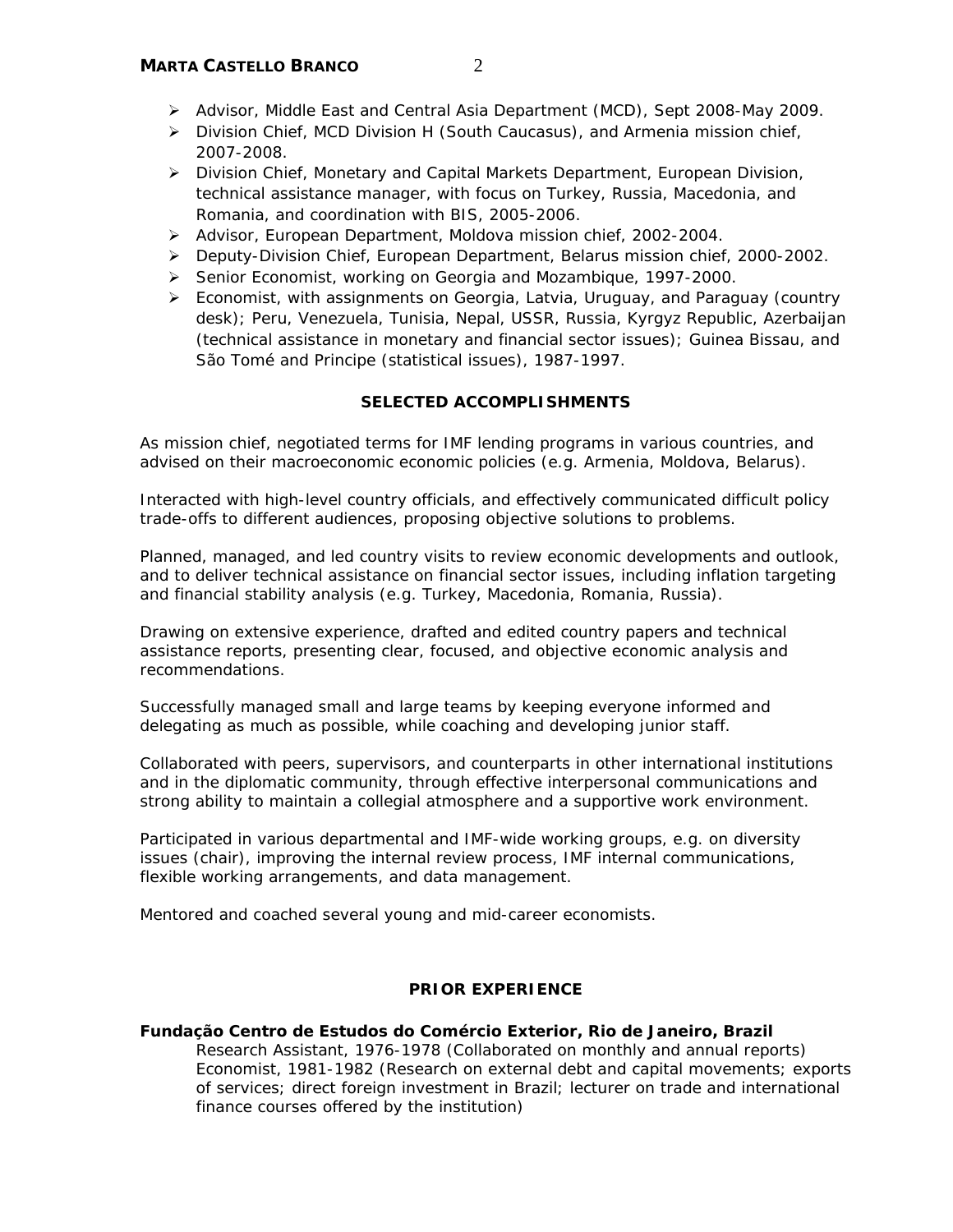### **Pontifical Catholic University, Rio de Janeiro, Brazil**

Lecturer, 1980-1982 (Microeconomic theory, and special topics on trade and international finance)

**Woodrow Wilson School of Public and International Affairs, Princeton, NJ**  Teaching assistant, 1985 (Professor Branson's' graduate course on International Monetary Theory and Policy)

### **The World Bank, Washington, DC**

Summer intern, 1985 (Research on reserve management in developing countries)

#### **Ashenfelter & Ashmore, Princeton, NJ**

Consultant, 1986-1987 (Econometric analysis for employment discrimination suits)

## **PUBLICATIONS**

*Building Monetary and Financial Systems,* IMF, 2007 (co-editor with Charles Enoch and Karl Habermeier).

**Turkey: Moving Toward Full-Fledged Inflation Targeting, in: Building Monetary and** Financial Systems, IMF, 2007.

*A Simple DGE Model for Inflation Targeting*, IMF Working Paper, co-author with Jaromir Benes and David Vavra, August 2007.

**Growth Experience in Transition Countries, 1990-1998, IMF Occasional Papers No** 184, co-author with Julian Berengaut et al, IMF, 1999.

*Reforms of Tax Policy and Tax Administration in the CIS Countries and Baltics*, IMF Occasional Papers N0 182, edited by Liam Ebrill and Oleh Havrylyshyn, 1999.

*Capital Inflows to the Baltic States, 1992-1996*, in: The Mixed Blessing of Financial Inflows; Transition Countries in Comparative Perspective, edited by János Gács, Robert Holzmann, and Michael L. Wyzan; IIASA, 1999.

*Pension Reform in the Baltics, Russia, and other Countries of the Former Soviet Union,* IMF Working Paper, February 1998.

*Financial Sector Reform and Banking Crises in the Baltic Countries*, IMF Working Paper, co-author with Alfred Kammer and Effie Psalida, December 1996.

*The Coordination of Domestic Public Debt and Monetary Management in Economies in Transition: Issues and Lessons from Experience,* IMF Working Paper, co-author with V. Sundararajan, et al, December 1994.

*Economic Structure and Adjustment: a Comparative Study of Brazil and Mexico in the Eighties (in portuguese),* Institute of Applied Economic Analysis (IPEA), 1993.

*Central Bank Independence—Issues and Experience,* IMF Working Paper, co-author with Mark Swinburne, June 1991.